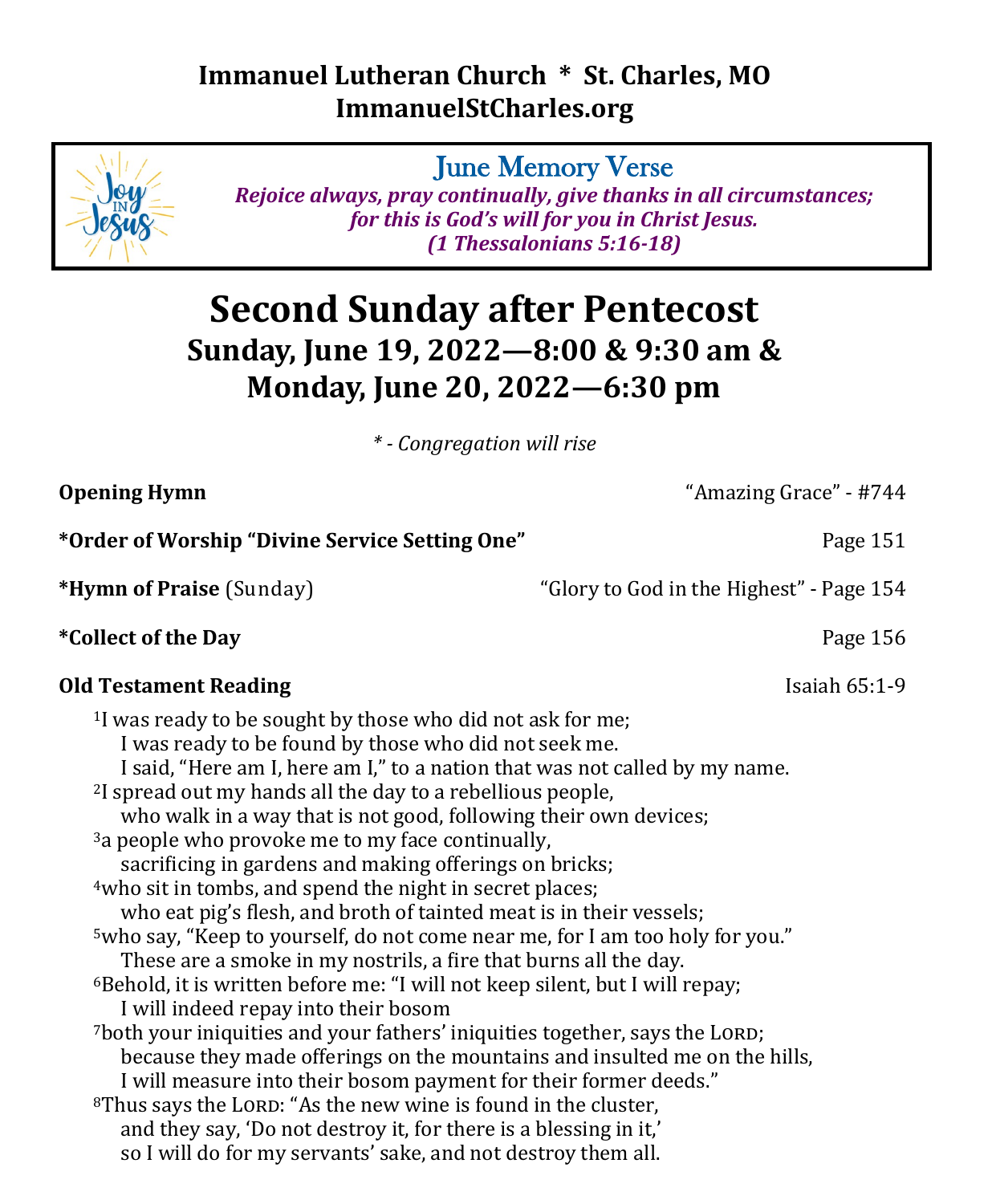<sup>9</sup>I will bring forth offspring from Jacob, and from Judah possessors of my mountains; my chosen shall possess it, and my servants shall dwell there."

Response: This is the Word of the Lord; **Thanks be to God.**

 $23$ Now before faith came, we were held captive under the law, imprisoned until the coming faith would be revealed. 24So then, the law was our guardian until Christ came, in order that we might be justified by faith.  $25$ But now that faith has come, we are no longer under a guardian, 26for in Christ Jesus you are all sons of God, through faith. 27For as many of you as were baptized into Christ have put on Christ. 28There is neither Jew nor Greek, there is neither slave nor free, there is neither male nor female, for you are all one in Christ Jesus.  $^{29}$ And if you are Christ's, then you are Abraham's offspring, heirs according to promise.

<sup>1</sup>I mean that the heir, as long as he is a child, is no different from a slave, though he is the owner of everything, 2but he is under guardians and managers until the date set by his father. 3In the same way we also, when we were children, were enslaved to the elementary principles of the world. 4But when the fullness of time had come, God sent forth his Son, born of woman, born under the law, 5to redeem those who were under the law, so that we might receive adoption as sons. <sup>6</sup>And because you are sons, God has sent the Spirit of his Son into our hearts, crying, "Abba! Father!" 7So you are no longer a slave, but a son, and if a son, then an heir through God.

Response: This is the Word of the Lord; **Thanks be to God.**

#### **\*Verse** Page 156

#### **Alleluia. Lord, to whom shall we go? You have the words of eternal life. Alleluia. Alleluia.**

The Holy Gospel according to St. Luke, the eighth chapter. *(Sung)* **Glory to you, O Lord.**

#### **\*Holy Gospel** Luke 8:26-39

 $26$ Then they sailed to the country of the Gerasenes, which is opposite Galilee.  $27$ When Jesus had stepped out on land, there met him a man from the city who had demons. For a long time he had worn no clothes, and he had not lived in a house but among the tombs. <sup>28</sup>When he saw Jesus, he cried out and fell down before him and said with a loud voice, "What have you to do with me, Jesus, Son of the Most High God? I beg you, do not torment me." 29For he had commanded the unclean spirit to come out of the man. (For many a time it had seized him. He was kept under guard and bound with chains and shackles, but he would break the bonds and be driven by the demon into the desert.) 30Jesus then asked him, "What is your name?" And he said, "Legion," for many demons had entered him. 31And they begged him not to command them to depart into the abyss.  $32$ Now a large herd of pigs was feeding there on the hillside, and they begged him to let them enter these. So he gave them permission. 33Then the demons came out of the man and entered the pigs, and the herd rushed down the steep bank into the lake and were drowned.

**Epistle Reading Galatians 3:23—4:7**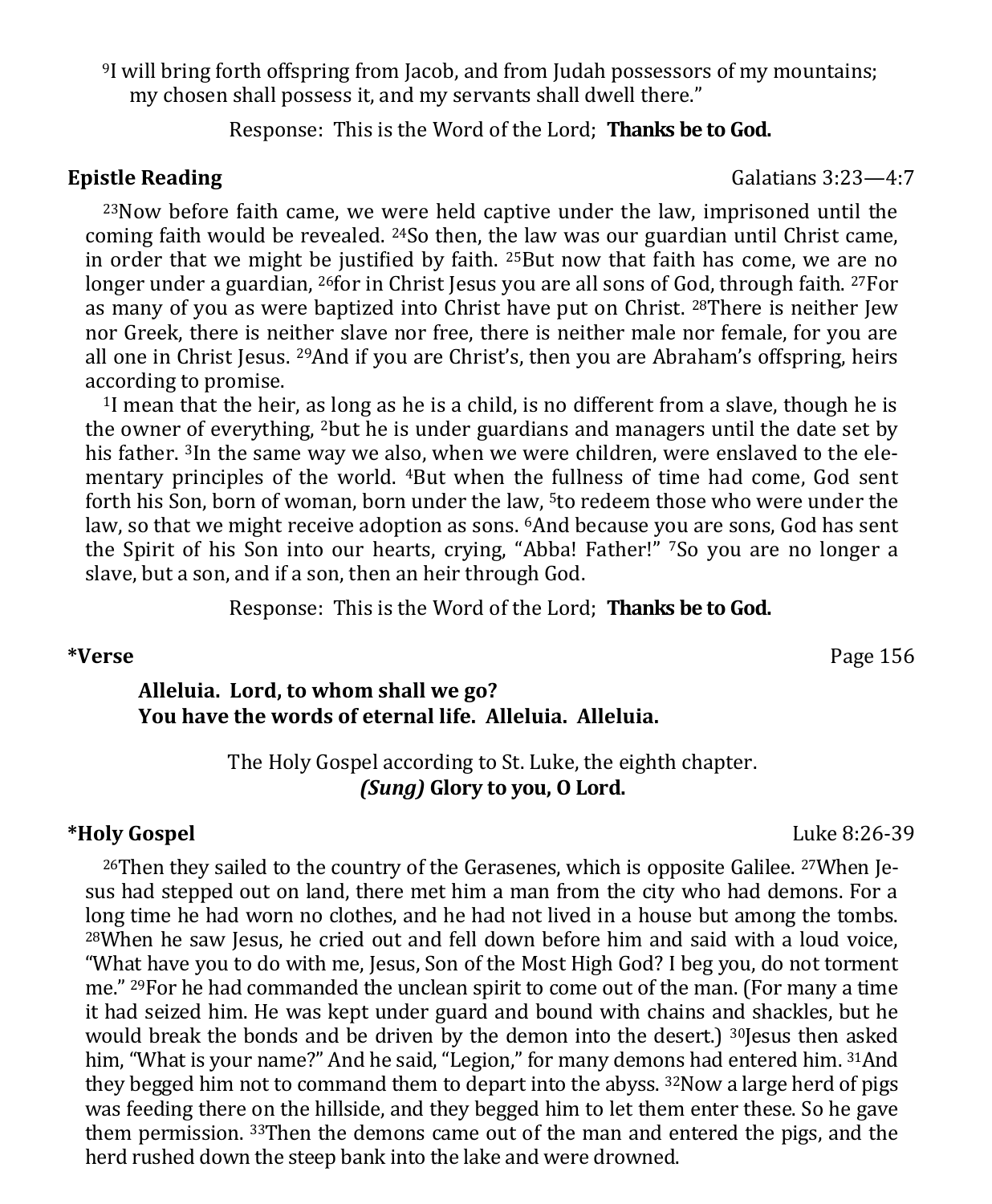<sup>34</sup>When the herdsmen saw what had happened, they fled and told it in the city and in the country. 35Then people went out to see what had happened, and they came to Jesus and found the man from whom the demons had gone, sitting at the feet of Jesus, clothed and in his right mind, and they were afraid. 36And those who had seen it told them how the demonpossessed man had been healed. 37Then all the people of the surrounding country of the Gerasenes asked him to depart from them, for they were seized with great fear. So he got into the boat and returned. 38The man from whom the demons had gone begged that he might be with him, but Jesus sent him away, saying, <sup>39</sup> Return to your home, and declare how much God has done for you." And he went away, proclaiming throughout the whole city how much Jesus had done for him.

This is the Gospel of the Lord. *(Sung)* **Praise to You, O Christ.**

**Hymn** "Rise, Shine, You People" - #825

**Sermon**

**\*Nicene Creed** Inside Back Cover of LSB or Page 158

**Offering & Offertory Page 159** 

### **\*Offering Prayer**

#### **\*Prayer of the Church & Special Intercessions**

- † The family of Deitt Woemmel who died on June 10th.
- † Roy & Lois Lewis who will celebrate their 64th wedding anniversary on June 21st.
- † Sophie Angell & Mike Hadden who will be married on June 25th in Duluth, Minnesota; Maddie King & Sam Bisanti who will be married on June 25th at Immanuel.
- † The *Save the Seminary Campaign* and the Seminary in Novosibirsk, Russia as they continue to prepare pastors to carry the Gospel to the Russian people.
- † Nathan & Becca (Samter) Niewald on the birth of a son, Zayden Walter, on June 10th.
- † All expectant mothers and their unborn babies, especially: Myndi McGarrigle, Sarah Von Ahsen, Alicia Wehling, Morgan Boyer, Jenny (Ray) Doege, Natalie (Weinhold) Boone
- † Blessings for all fathers, grandfathers, pastors, teachers, coaches and all other father figures, as they care for their families. Give them strength and wisdom, tenderness and patience and also support and protect them and keep them strong in their faith.
- † For Christ's help and hope for those fighting cancer: *(please notify the Church Office of updates for long-term cancer patients and we will gladly include them in our prayers)* Marianne Adolf, Jim Atkinson, Tim Aubuchon, Henry Bauer, Michael Boyles, Claire Brown, Dr. Jim Bryant, Jodi Lombardo Bubenzer, Lonna Cook, Darrell Crawford, Sandy Curry, Ronald Davis, Teresa Doer, Joni Duncan, Glenn Erschen, Donna Feise, Paige Fosher, David Gabrhel, Christopher Goodman, Doris Gregory, Dorothy Hallemeier, Amber Hellstrand, Bill Herman, Bob Hodson, Terri Joseph, James Kayser, Jeanette Koechner, Mitch Konrad, Pat Leezer, CJ Lindner, Angie Luetkenhaus, Susan Miller, Ruth Nolle, Mary Ellen Pratt, Gary Rice, Shirley Rose, Meagan Rouland, Rev. Mike Schempf, Marilyn Sprung, Julie Stevens, Dale Stivison,